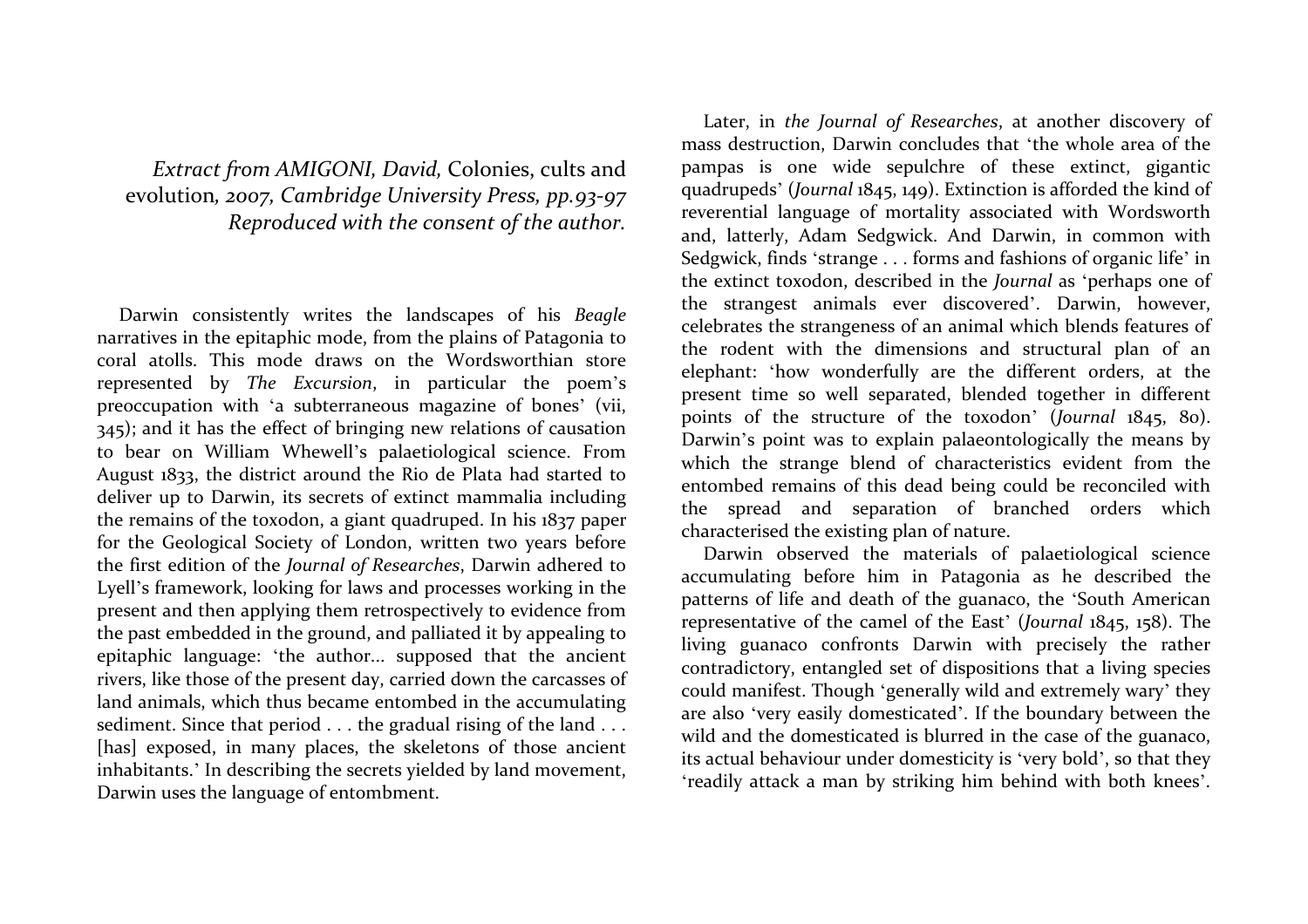The guanaco in the wild, by contrast, displays 'no idea of defence' (Journal 1845, 158-9). Darwin notes that 'the guanacos appear to have favourite spots for lying down to di<sup>e</sup>', and spots on the banks of the St Cruz river are 'white with bones'. Darwin draws attention to these mass graves 'because in certain cases they might explain the occurrence of a number of uninjured bones ... buried under alluvial accumulations; and likewise the cause of why certain animals are more commonly embedded than others in sedimentary deposits' (Journal 1845, 160). Epitaphic writing needs to proceed carefully in the conclusions that it draws about the contents of graves, and the natural processes that have filled them. In fact, at this point Darwin moves from the language of the epitaph to the language of the romantic sublime. Recounting the expedition of a yawl to find water, Darwin recounts a scene of isolation, seclusion and desolation, punctuated only by a guanaco upon a hill as 'watchful sentinel', and, in descriptive language redolent of The Excursion, 'a trickling rill. . . of brackish water'. Darwin 'asks how many ages the plain had thus lasted, and how many more it was doomed thus to continue'; in answer, in the second edition of his narrative, he inserts Shelley's 'Lines on Mont Blanc':

> None can reply—all seems eternal now. The wilderness has a mysterious tongue, Which teaches awful doubt.

(Journal 1845, 161)

Strikingly, Darwin cuts the final line off before the alternative that Shelley's actual line offers – 'or a faith so mild'. Darwin'<sup>s</sup> speculations and observations, palliated though they may be in a sympathetic epitaphic language, conclude in awful doubt'.

 Darwin discovered a curious blend of life and death in one unique structure, coral. Coral colonies present a strange image of the relationship between the individual living elements of the reef and the dead, hard structure that predominates. Indeed, Howard E. Gruber has argued that Darwin's theory of coral formations was an early 'model theory' of natural selection, even to the extent that it contains a Malthusian principle of population growth and limits, for coral cannot grow beyond some limiting distance from the surface of the sea. In the Journal of Researches Darwin records exploring the lagoons of Keeling Island: he wades out first 'as far as the living mounds of coral, on which the swell of the open sea breaks', and later finds himself amidst a forest of delicately branching coral that is all 'dead and rotten' (Journal 1845, 435-7). The contrast between the living and dead corals, and their branching tree-like form, come to function suggestively for Darwin, helping him to explain and reconceptualise radically the relationship between extinction and transmutation. As he states in his first notebook, 'The tree of life should perhaps be called the coral of life, base of branches dead, so that passages cannot be seen.'

 Darwin explained coral within a Lyellian geological frame, though in this case, Darwin was more Lyellian than Lyell, who had thought that coral formations grew by encrusting rising volcanic rims. Darwin turned Lyell's theory on its head, arguing that the landmasses forming the islands in the Pacific were gradually subsiding. As the land sinks, the coral accumulates, rising to compensate and keeping itself at optimum depth. The theory of land subsidence fundamentally alters the relationship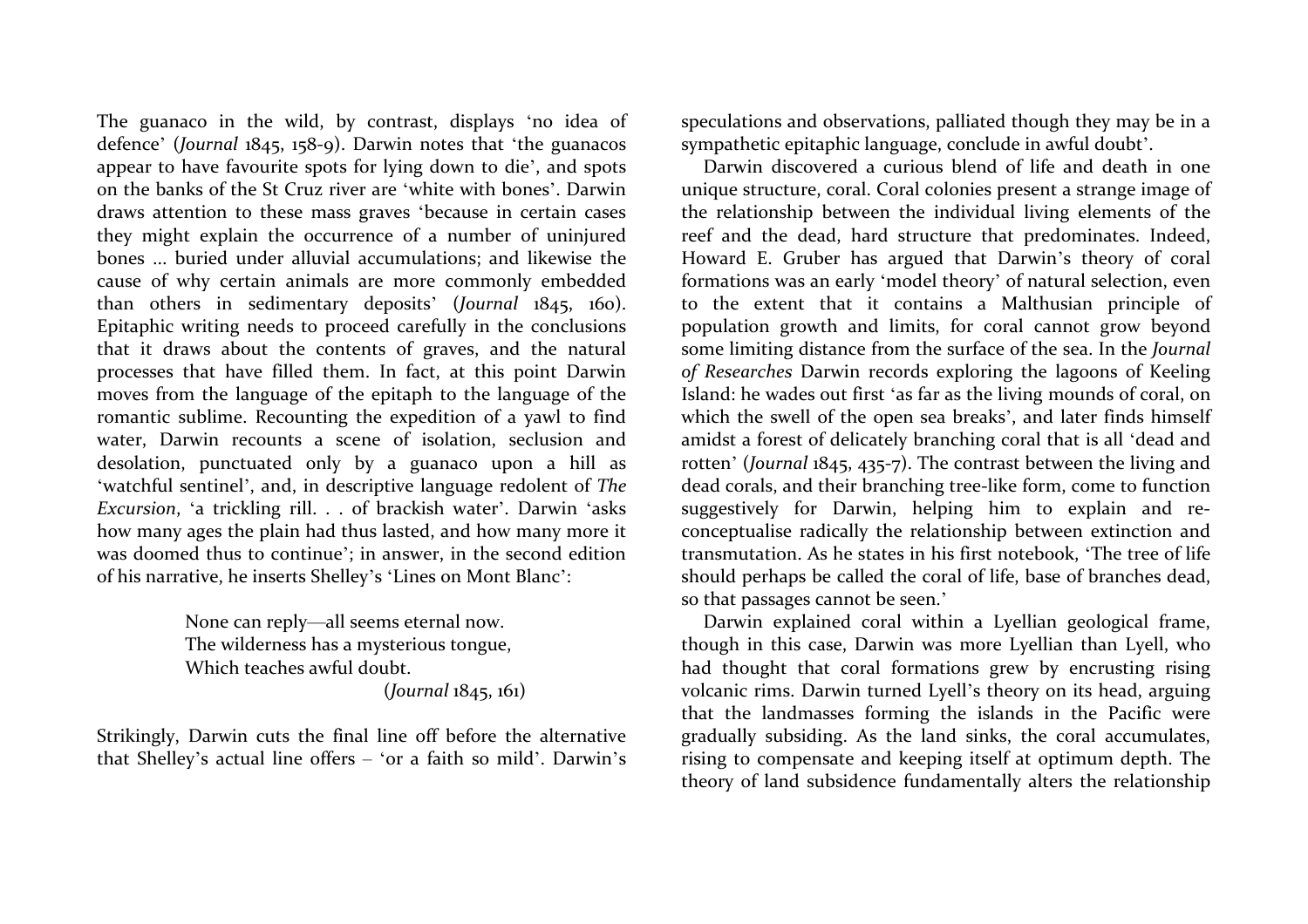between the land and the coral, as Darwin registers in his choice of metaphor in his paper on coral formations for the Geological Society of London (May 1837); these formations are now seen as 'monuments over subsided land' — the land now buried from view beneath the waves, restored to memory. The coral takes on an epitaphic function.

Darwin's description, in the Journal, of the view of a coral island presents a challenge to observation and theorising:

A long and brilliantly white beach is capped by a margin of green vegetation; and the strip, looking either way, rapidly narrows away in the distance, and sinks beneath the horizon. From the mast-head a wide expanse of smooth water can be seen within the ring. These low coral islands bear no proportion to the vast ocean out of which they abruptly rise; and it seems wonderful, that such weak invaders are not overwhelmed, by the all-powerful and never-tiring waves of that great sea, miscalled the Pacific. (Journal 1845, 282)

Coral atolls present a remarkable aesthetic effect created by nature: surrounded by a mighty and moving force of the sea, the atoll constitutes a sharp frame of white and green, which holds within it a smooth and calm expanse of water. It is a picture, but one that is brought about seemingly by great force, and unequal power relations; the Pacific has been misnamed because of the violence that it metes out upon corals, which are seen as 'weak invaders', and 'great fragments scattered over the reef... plainly bespeak the unrelenting power of the waves' (Journal 1845, 436). And yet, 'wonderfully' for Darwin, the coral formations hold steady, even though they can only continue to form their base in relatively shallow waters. Darwin explores this contest of power further:

It is impossible to behold these waves without feeling a conviction that an island, though built of the hardest rock, let it be porphyry, granite or quartz, would ultimately yield and be demolished by such an irresistible power. Yet these low, insignificant coral-islets stand and are victorious: for here another power, as an antagonist, takes part in the contest. The organic forces separate the atoms of carbonate of lime, one by one, from the foaming breakers, and unite them into a symmetrical structure. Let the hurricane tear up its thousand huge fragments; yet what will that tell against the accumulated labour of myriads of architects at work night and day, month after month? Thus do we see the soft and gelatinous body of a polypus, through the agency of the vital laws, conquering the great mechanical power of the waves of an ocean which neither the arts of man nor the inanimate works of nature could successfully resist. (Journal 1845, 436-7)

Darwin perceives a striking chemical agency at work in the interaction between the waves and the small, 'soft and gelatinous body of a polypus', which contributes to a theory of life expressed in the metaphor of accumulated labour. A higher 'vital power' is served by this agency, so Darwin works with a familiar romantic opposition, between the mechanism of forceful water and the vitality of the 'soft' body. Significantly, Darwin's vitalism resists established hierarchies and rhetorics of power: the small, soft body is contrasted with the relentlessness of the machinelike sea, and it is the small soft body which is victorious, and the materiality of mechanical force that is overcome.

Yet this was not an opposition that could remain un-entangled and without supplements for Darwin as he was confronted by new natural relations and objects for which to account. In a remarkable passage on the kelp off Tierra del Fuego, Darwin constructs the sea not as a machine, but as a kind of reverse